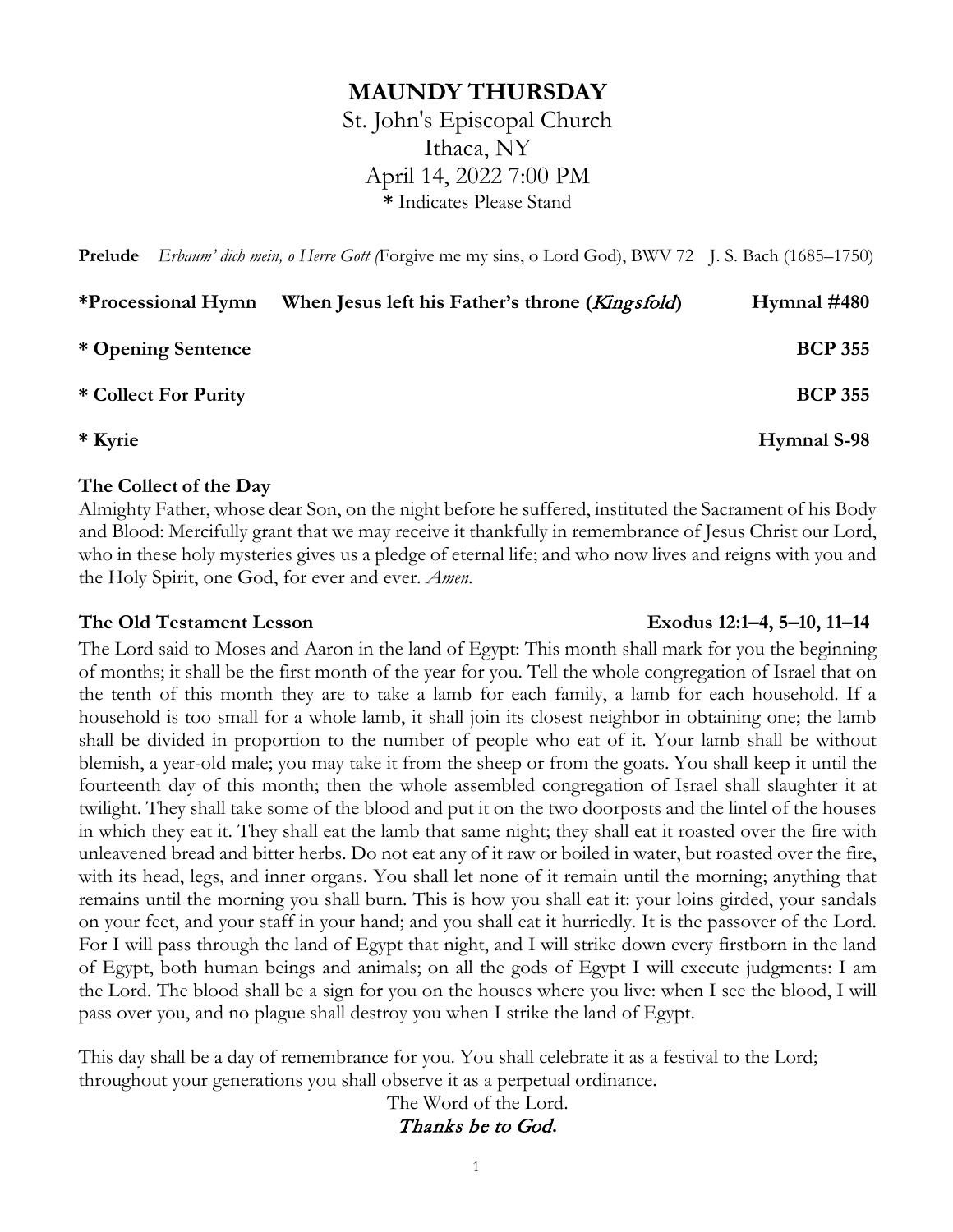### **The Psalm 116:1, 10–17** *Dilexi, quoniam*

- 1 I love the Lord, because he has heard the voice of my supplication, \* because he has inclined his ear to me whenever I called upon him.
- 10 How shall I repay the Lord \* for all the good things he has done for me?
- 11 I will lift up the cup of salvation \* and call upon the Name of the Lord.
- 12 I will fulfill my vows to the Lord \* in the presence of all his people.
- 13 Precious in the sight of the Lord \* is the death of his servants.

14 O Lord, I am your servant; \* I am your servant and the child of your handmaid;

you have freed me from my bonds.

15 I will offer you the sacrifice of thanksgiving \*

and call upon the Name of the Lord.

16 I will fulfill my vows to the Lord \* in the presence of all his people,

17 In the courts of the Lord's house, \* in the midst of you, O Jerusalem.

### **The Epistle Lesson Corinthians 11:23-26**

I received from the Lord what I also handed on to you, that the Lord Jesus on the night when he was betrayed took a loaf of bread, and when he had given thanks, he broke it and said, "This is my body that is for you. Do this in remembrance of me." In the same way he took the cup also, after supper, saying, "This cup is the new covenant in my blood. Do this, as often as you drink it, in remembrance of me." For as often as you eat this bread and drink the cup, you proclaim the Lord's death until he comes.

> The Word of the Lord. Thanks be to God.

**\*The Gospel Lesson John 13:1–17, 31b–35**

The Holy Gospel of our Lord Jesus Christ according to John. Glory to you, Lord Christ.

Now before the festival of the Passover, Jesus knew that his hour had come to depart from this world and go to the Father. Having loved his own who were in the world, he loved them to the end. The devil had already put it into the heart of Judas son of Simon Iscariot to betray him. And during supper Jesus, knowing that the Father had given all things into his hands, and that he had come from God and was going to God, got up from the table, took off his outer robe, and tied a towel around himself. Then he poured water into a basin and began to wash the disciples' feet and to wipe them with the towel that was tied around him. He came to Simon Peter, who said to him, "Lord, are you going to wash my feet?" Jesus answered, "You do not know now what I am doing, but later you will understand." Peter said to him, "You will never wash my feet." Jesus answered, "Unless I wash you, you have no share with me." Simon Peter said to him, "Lord, not my feet only but also my hands and my head!" Jesus said to him, "One who has bathed does not need to wash, except for the feet, but is entirely clean. And you are clean, though not all of you." For he knew who was to betray him; for this reason he said, "Not all of you are clean."

After he had washed their feet, had put on his robe, and had returned to the table, he said to them, "Do you know what I have done to you? You call me Teacher and Lord--and you are right, for that is what I am. So if I, your Lord and Teacher, have washed your feet, you also ought to wash one another's feet.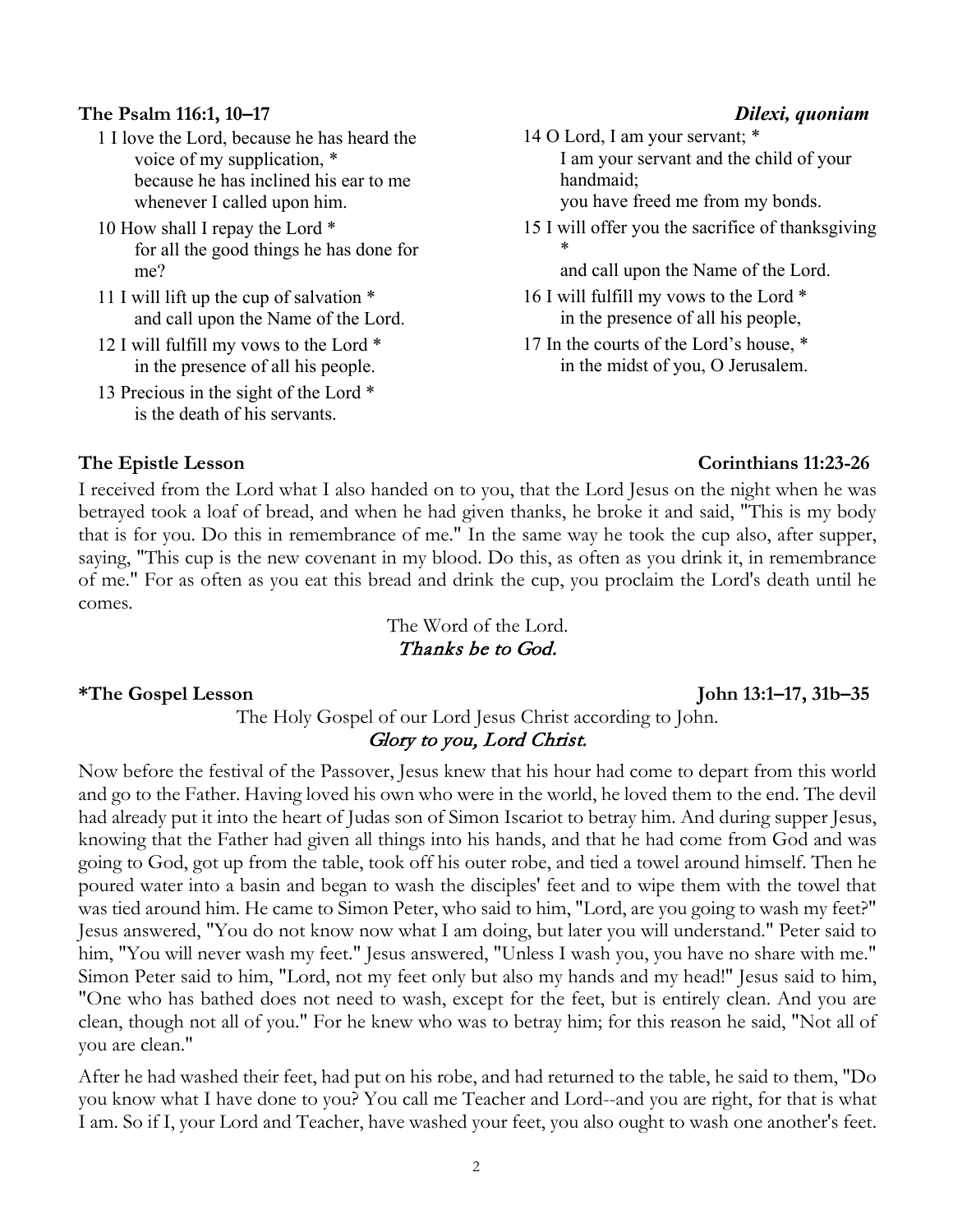For I have set you an example, that you also should do as I have done to you. Very truly, I tell you, servants are not greater than their master, nor are messengers greater than the one who sent them. If you know these things, you are blessed if you do them.

"Now the Son of Man has been glorified, and God has been glorified in him. If God has been glorified in him, God will also glorify him in himself and will glorify him at once. Little children, I am with you only a little longer. You will look for me; and as I said to the Jews so now I say to you, `Where I am going, you cannot come.' I give you a new commandment, that you love one another. Just as I have loved you, you also should love one another. By this everyone will know that you are my disciples, if you have love for one another."

## The Gospel of the Lord. Praise to you, Lord Christ.

# **The Sermon The Rev. Megan Castellan**

# **Washing of Feet**

*People come forward to have their feet washed as they wish – and stay to wash the feet of the next person.*

# **\*The Prayers of the People**

In the company of Jesus and in unity with his faithful followers in years past and in our present day, let us offer our prayers responding, "Kyrie eleison."

+ For the gift of humility, that we may mirror the servanthood of Jesus, bending the knee of our hearts to all whose feet have journeyed a long distance, and whose hands have washed away the burdens of others; let us pray.

# Kyrie eleison.

+ For peace throughout the world, especially in Ukraine, and all places where the lust for power fosters tyranny and war; let us pray.

# Kyrie eleison.

+ For the courage to face our own unfaithfulness: the kisses of deception, the subtle betrayals, our spiritual sleepiness; that in turning to Christ we may receive the grace that changes lives; let us pray. Kyrie eleison.

+ For those who keep watch this night, that in watching they may be found, in seeking they may be filled with the Spirit, and in waiting they may find peace; let us pray.

# Kyrie eleison.

+ For those who keep watch every night: the hungry, the homeless, the fearful, that Christ may find them in their own gardens of Gethsemane and not leave them in despair; let us pray. Kyrie eleison.

+ In thanksgiving for this Eucharistic Meal, which gathers us into the fellowship of all the beloved, uniting us with Jesus, whose Divine Presence we now share; let us pray. Kyrie eleison.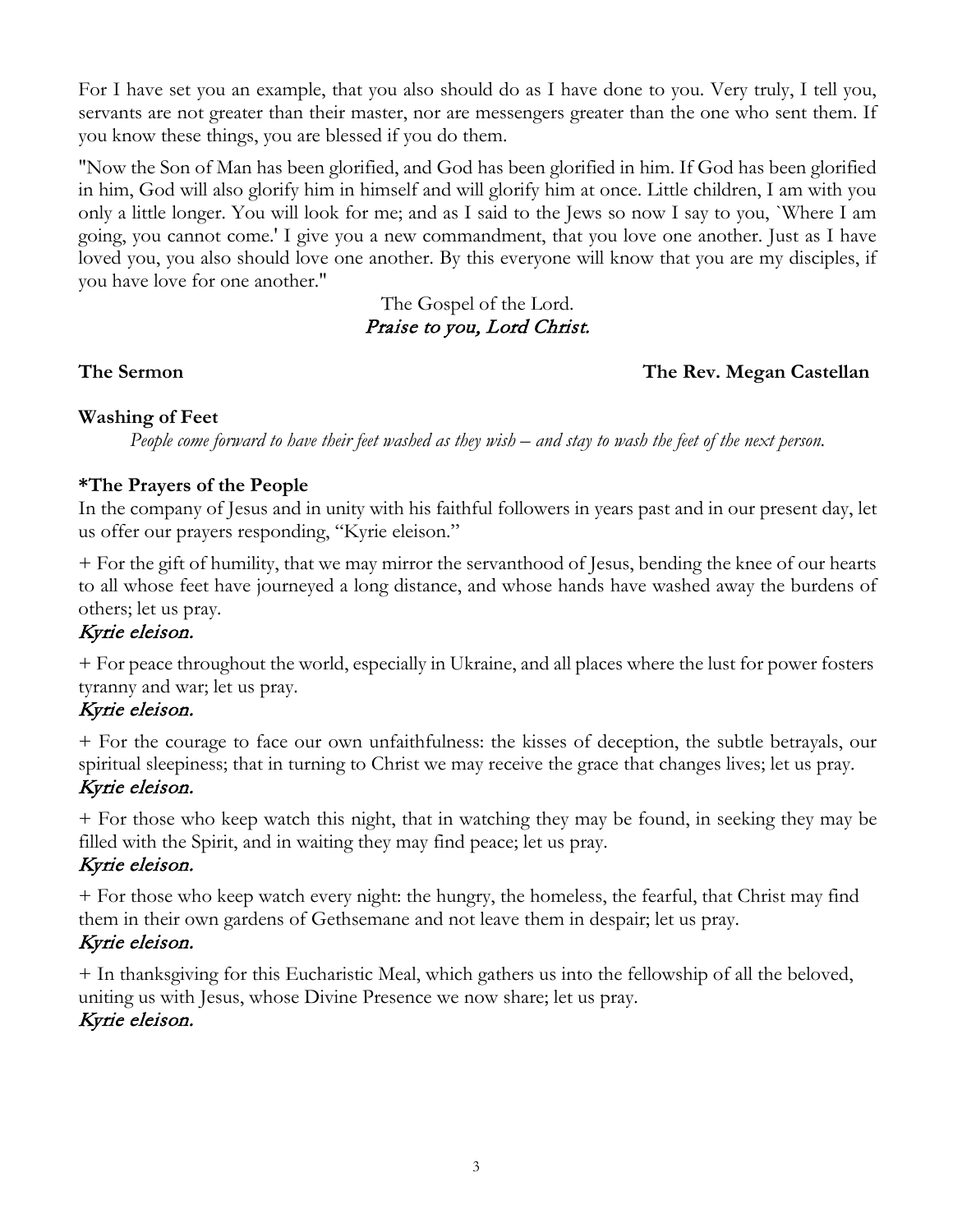In companionship with Peter, John, and all the apostles, let us continue our prayers.

| Dave     | ean        | Theodore | Ovie        | Carol          |
|----------|------------|----------|-------------|----------------|
| Amelia   | Vivian     | Margaret | Stanley     | Lorraine       |
| Mary     | Sarah      | Pat      | Carol       | Cece           |
| Tom      | Felice     | Heather  | Sara        | Dean           |
| Giovanni | Edith      | Judy     | $\lceil$ on | <b>Bridget</b> |
| Cindy    | Elaine     | Tina     | James       | Linda          |
| Dan      | $\alpha$ n | Carl     | Jonathan    | Liza           |
| Wes      | Laurie     | Jennifer | Paula       |                |

For the special needs and concerns of this congregation, and especially :

For those celebrating the anniversary of their birth this week: Rafaelle Henry, Hadassah Miller, Woodrow Miller

## **Confession of Sin**

Let us confess our sins against God and our neighbor.

*Most merciful God, we confess that we have sinned against you in thought, word, and deed, by what we have done, and by what we have left undone. We have not loved you with our whole heart; we have not loved our neighbors as ourselves. We are truly sorry and we humbly repent. For the sake of your Son Jesus Christ, have mercy on us and forgive us; that we may delight in your will, and walk in your ways, to the glory of your Name. Amen.*

Almighty God have mercy on you, forgive you all your sins through our Lord Jesus Christ, strengthen you in all goodness, and by the power of the Holy Spirit keep you in eternal life. *Amen.*

| *The Peace                         |                                                                                 | Please remain in your pew. Wave! |
|------------------------------------|---------------------------------------------------------------------------------|----------------------------------|
|                                    | The peace of the Lord be always with you.                                       |                                  |
|                                    | And also with you.                                                              |                                  |
| <b>Announcements &amp; Welcome</b> |                                                                                 |                                  |
| <b>Offertory Sentence</b>          |                                                                                 |                                  |
|                                    | <b>*The Presentation Hymn</b> God is love, and where true love is (Ubi caritas) | Hymnal #577                      |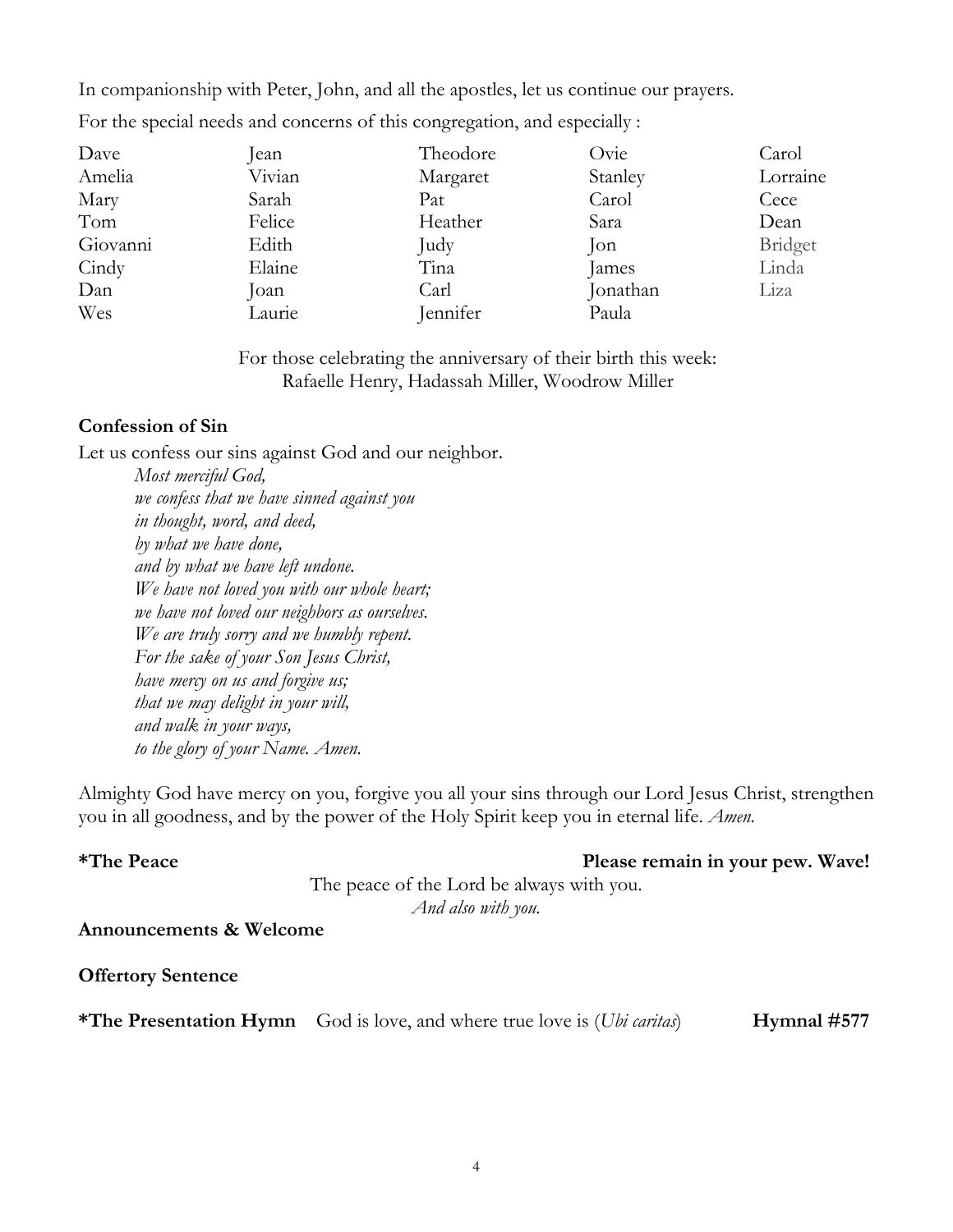| <b>Celebrant:</b> The Lord be with you.                   |
|-----------------------------------------------------------|
| <b>People:</b> And also with you                          |
| <b>Celebrant:</b> Lift up your hearts                     |
| <b>People:</b> We lift them to the Lord                   |
| <b>Celebrant:</b> Let us give thanks to the Lord our God. |
| <b>People:</b> It is right to give our thanks and praise. |

**Celebrant**: *continuing:* Therefore we praise you, joining our voices with Angels and Archangels and with all the company of heaven, who forever sing this hymn to proclaim the glory of your Name:

## **Holy, holy, holy (Sanctus) Hymnal # S-124**

## **Celebrant continues:**

We give thanks to you, O God, for the goodness and love which you have made known to us in creation; in the calling of Israel to be your people; in your Word spoken through the prophets; And above all, in Jesus Christ, the Word made flesh.

For in these last days, you sent Jesus to be incarnate from the Virgin Mary, to be the Savior and Redeemer of the world. In Christ, you have delivered us from evil, and made us worthy to stand before you. In Christ, you have brought us out of error into truth, out of sin into righteousness, out of death, into life.

On the night before he died for us, our Savior Jesus Christ took bread; and when he had given thanks to you, He broke it, and gave it to his disciples, and said, "Take, eat: This is my Body, which is given for you. Do this for the remembrance of me."

After supper Jesus took the cup of wine; And when he had given thanks, he gave it to them, and said, "Drink this, all of you: This is my Blood of the New Covenant, which is shed for you and for many for the forgiveness of sins. Whenever you drink it, do this for the remembrance of me." Therefore, according to his command, O Father,

## **We remember Christ's death, We proclaim Christ's resurrection, We await Christ's coming in glory;**

And we offer our sacrifice of praise and thanksgiving to you, O Savior of all; presenting to you, from your creation, this bread and this wine. We pray you, gracious God, to send your Holy Spirit upon these gifts that they may be the sacrament of the Body of Christ and his Blood of the New Covenant.

Unite us in the sacrifice of Jesus Christ through whom we are acceptable to you, being sanctified by the Holy Spirit.

In the fullness of time, put all things in subjection under your Christ, And bring us to that heavenly country where, with St. John, and all your saints, we may enter the everlasting heritage of your children through Jesus Christ our Savior, the firstborn of all creation, the head of the Church, and the author of our salvation. By Christ, and with Christ, and in Christ, in the unity of the Holy Spirit, all honor and glory is yours, Almighty Father, now and forever. **Amen**

**Agnus Dei Hymnal S-161**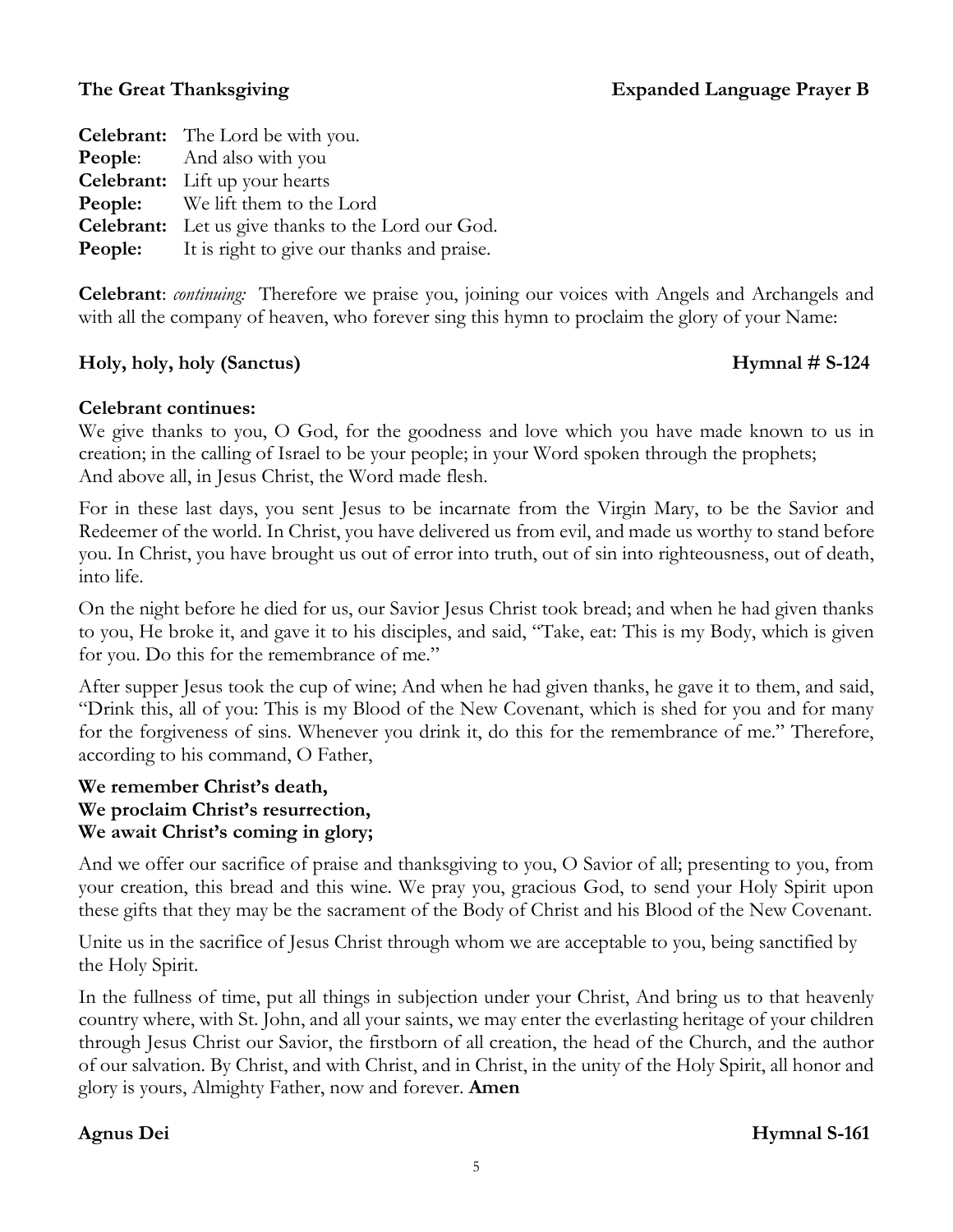### **The Communion of the People**

*All people are invited to the Lord's Table. Eucharist will be distributed in the form of the bread with wine available for intincture. Please come forward in a single line in the center aisle to receive. Wait to remove your mask until you return to your seat, and then replace it after consuming the Sacrament. Gluten free wafers are available upon request.*

### **\*Post Communion Prayer**

*Eternal God, heavenly Father, you have graciously accepted us as living members of your Son our Savior Jesus Christ, and you have fed us with spiritual food in the Sacrament of his Body and Blood. Send us now into the world in peace, and grant us strength and courage to love and serve you with gladness and singleness of heart; through Christ our Lord. Amen*.

### **Stripping of the Altar**

*The congregation is asked to remain kneeling for the stripping of the altar. The church will be darkened. All objects, vessels and hangings will be removed and the altar will be washed with wine and water, thus preparing the church for the Good Friday Liturgy.*

**Psalm** 22 **Read in unison, slowly <b>BCP** 610

**The Watch Begins (Matthew 26:30–46)**

*The congregation is asked to leave the church grounds in complete silence.*

**Liturgical Ministers:** Daniella Ripperton, Amber Crowley, Gwen Freeman

**Virtual Vergers:** Matthew Sanaker, Virginia McGhee

**St. John's extends a warm welcome to visitors! May you experience the Lord's presence during worship. Please fill out a visitor card and place it in the offering plate.**

**Easter Offering Envelopes** are on the table at the back of the nave. They will also be included in your Easter Sunday bulletin.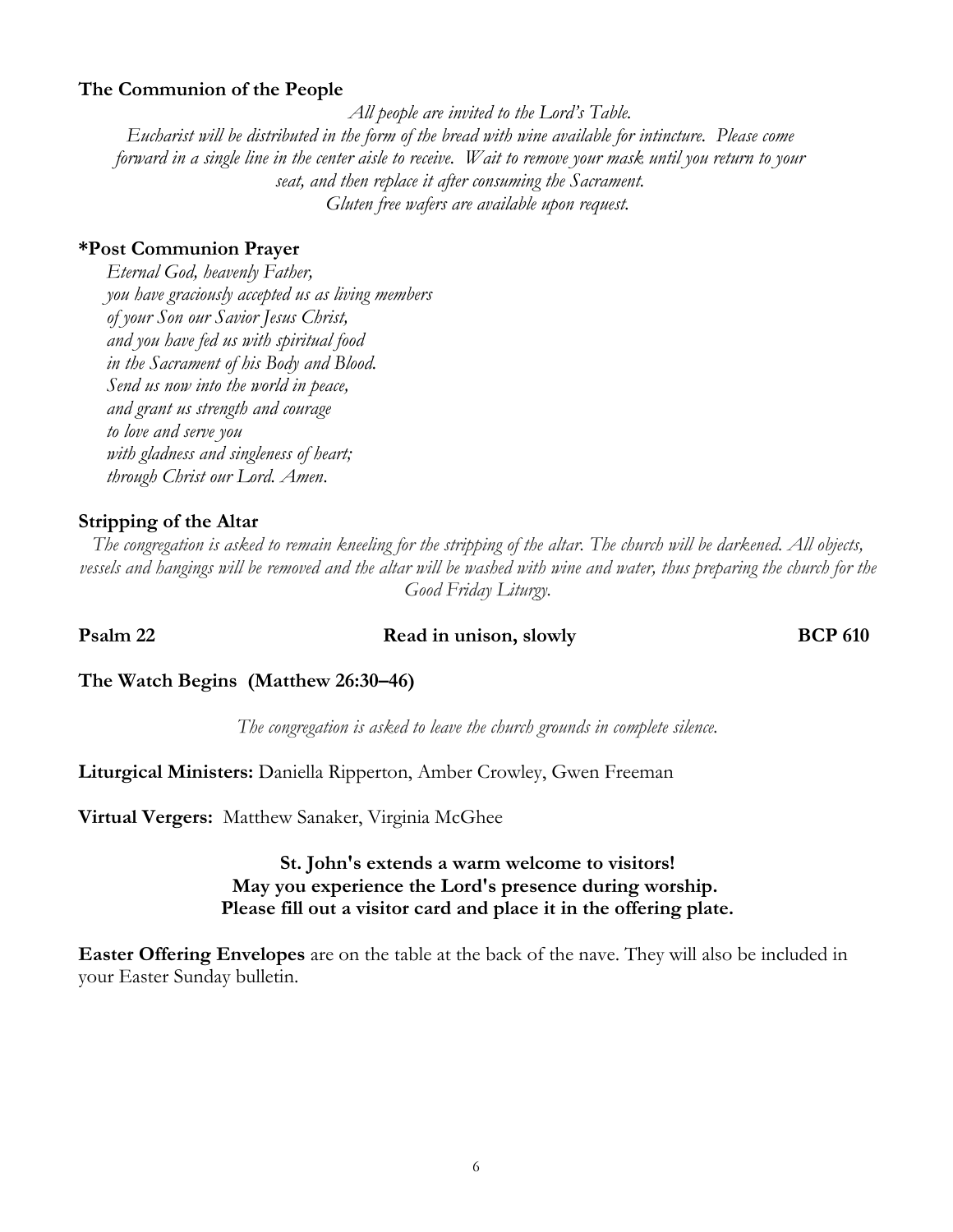

St. John's Church 210 North Cayuga Street Ithaca, NY (607)-273-6532 www.stjohnsithaca.org Office email: office@stjohnsithaca.org "Like" us on facebook @ Saint John's Episcopal Church **Office Hours** Monday- Thursday 10 AM–4 PM

## **The Rev. Megan Castellan, Rector**

Cora Yao, Senior Warden Gwen Freeman, Junior Warden Parish Administrator Chuck Merrill, Weekday Sexton Director of Music/Organist Lynne Walton, Intern

If you need pastoral assistance, or just want to reach out to Mtr. Megan, please call her at 315-757- 0251, or e-mail  $\frac{mtrmegan(a)stjohnsithaca.org.}$ 

If you would like to contribute to our ministries, you may make a secure donation at [https://stjohnsithaca.org/donate/.](https://stjohnsithaca.org/donate/) Thank you!

Sign up for our weekly newsletter [The Fledgling](https://us8.campaign-archive.com/home/?u=ba464e155cfe57854be5971b0&id=62b8db11e4) by contacting the church office.

### **Please Join Us:**

Morning Prayer weekdays at 9:30 on Facebook and YouTube.

Office of Evening Prayer on Wednesdays at 6:00 pm to offer our prayers and read and meditate on God's holy word.

Forward Day by Day for May, June, and July is available on the table in the rear of the church.

LARGE PRINT EDITIONS OF THE SERVICE ARE AVAILABLE IN THE NARTHEX.

**Updating The Prayer List** It's that time again! If you are on the list, and no longer want to be, or if you offered a name for prayer and the situation is resolved, please let the office now. If you know of someone who should be on the list and isn't, let us know that as well! The new list will start Easter Sunday.